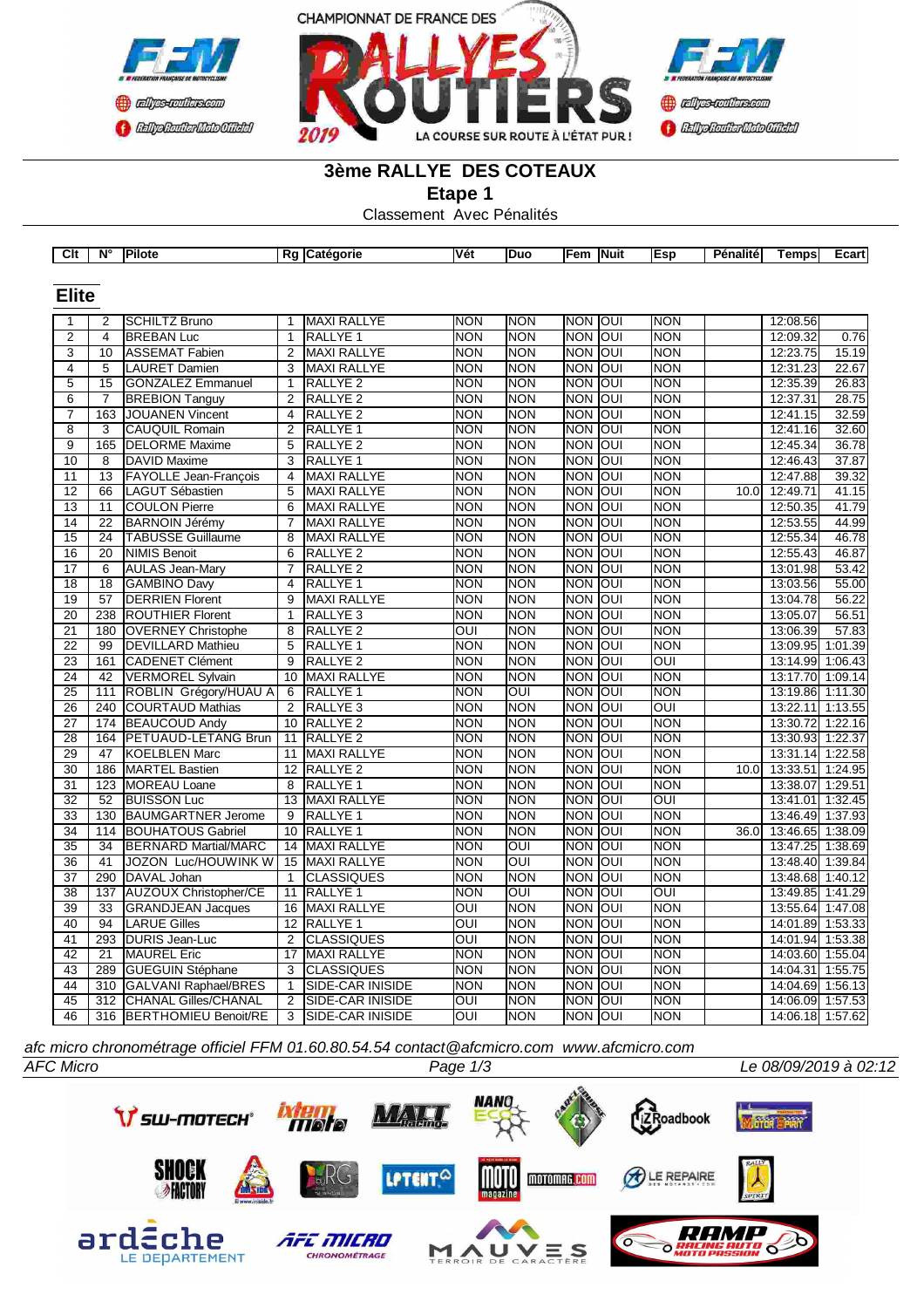



#### 3ème RALLYE DES COTEAUX Etape 1

Classement Avec Pénalités

| Clt             | N°               | Pilote                       |                 | Rg Catégorie            | Vét                     | Duo        | Fem   Nuit       |                         | Esp            | Pénalité | Temps                 | Ecart   |
|-----------------|------------------|------------------------------|-----------------|-------------------------|-------------------------|------------|------------------|-------------------------|----------------|----------|-----------------------|---------|
|                 |                  |                              |                 |                         |                         |            |                  |                         |                |          |                       |         |
|                 |                  |                              |                 |                         |                         |            |                  |                         |                |          |                       |         |
| <b>Elite</b>    |                  |                              |                 |                         |                         |            |                  |                         |                |          |                       |         |
| 47              | 244              | <b>PARUSSINI Rudy</b>        | 3               | RALLYE <sub>3</sub>     | <b>NON</b>              | <b>NON</b> | <b>NON</b>       | loui                    | <b>NON</b>     |          | 14:11.20              | 2:02.64 |
| 48              | 101              | <b>BACCA Riccardo</b>        | 13              | RALLYE <sub>1</sub>     | <b>NON</b>              | <b>NON</b> | NON OUI          |                         | <b>NON</b>     |          | 14:11.42              | 2:02.86 |
| 49              | 43               | <b>PICHAT Yohann</b>         | $\overline{18}$ | MAXI RALLYE             | <b>NON</b>              | <b>NON</b> | NON OUI          |                         | <b>NON</b>     |          | 14:13.00 2:04.44      |         |
| $\overline{50}$ | 184              | <b>RECOUR Hugo</b>           | 15              | <b>RALLYE 2</b>         | <b>NON</b>              | <b>NON</b> | <b>NON OUI</b>   |                         | <b>NON</b>     | 10.0     | 14:14.07 2:05.51      |         |
| 51              | 185              | <b>ACHARD Norbert</b>        | 16              | RALLYE <sub>2</sub>     | <b>NON</b>              | <b>NON</b> | <b>NON</b>       | loui                    | <b>NON</b>     | 10.0     | 14:15.12 2:06.56      |         |
| $\overline{52}$ | 168              | <b>STEPHAN Pierre</b>        | $\overline{17}$ | <b>RALLYE 2</b>         | <b>NON</b>              | <b>NON</b> | <b>NON JOUI</b>  |                         | <b>NON</b>     |          | 14:15.68 2:07.12      |         |
| $\overline{53}$ | $\overline{25}$  | <b>BORGEAT Gerard/REAU</b>   | 19              | <b>MAXI RALLYE</b>      | OUI                     | OUI        | <b>NON OUI</b>   |                         | <b>NON</b>     |          | 14:17.05 2:08.49      |         |
| 54              | 97               | <b>BRUN Eudes</b>            | 15              | RALLYE <sub>1</sub>     | <b>NON</b>              | <b>NON</b> | NON OUI          |                         | <b>NON</b>     |          | 14:22.37 2:13.81      |         |
| 55              | 54               | <b>DEBURCK Philippe</b>      | 21              | MAXI RALLYE             | <b>OUI</b>              | <b>NON</b> | <b>NON</b>       | loui                    | <b>NON</b>     |          | 14:23.11 2:14.55      |         |
| 56              | 124              | <b>CHAPAS Tom</b>            | 17              | <b>RALLYE 1</b>         | <b>NON</b>              | <b>NON</b> | <b>NON OUI</b>   |                         | <b>NON</b>     |          | 14:25.09 2:16.53      |         |
| 57              | 182              | <b>BRELY Michaël/TOCHE</b>   | 18              | RALLYE <sub>2</sub>     | <b>NON</b>              | OUI        | NON OUI          |                         | <b>NON</b>     |          | 14:29.29 2:20.73      |         |
| 58              | 92               | RADOJEWSKI Stéphane          | 18              | <b>RALLYE 1</b>         | <b>NON</b>              | <b>NON</b> | NON OUI          |                         | <b>NON</b>     |          | 14:31.40 2:22.84      |         |
| 59              | 302              | <b>LETHENET Cyrille</b>      | $\overline{4}$  | <b>CLASSIQUES</b>       | <b>NON</b>              | <b>NON</b> | <b>NON</b>       | loui                    | <b>NON</b>     |          | 14:32.55 2:23.99      |         |
| 60              | 313              | RIBES Kévin/RIBES Julie      | $\overline{4}$  | SIDE-CAR INISIDE        | <b>NON</b>              | <b>NON</b> | <b>NON OUI</b>   |                         | <b>NON</b>     |          | 14:34.76 2:26.20      |         |
| 61              | 113              | <b>GROSSE Johann</b>         | 19              | <b>RALLYE 1</b>         | <b>NON</b>              | <b>NON</b> | <b>NON OUI</b>   |                         | <b>NON</b>     |          | 14:35.83 2:27.27      |         |
| 62              | 292              | <b>FORTIN Eric</b>           | $\overline{5}$  | <b>CLASSIQUES</b>       | OUI                     | <b>NON</b> | <b>NON OUI</b>   |                         | <b>NON</b>     |          | 14:38.83 2:30.27      |         |
| 63              | 331              | <b>MENERET Florian/DUBE</b>  | $\overline{5}$  | <b>SIDE-CAR INISIDE</b> | <b>NON</b>              | <b>NON</b> | <b>NON OUI</b>   |                         | <b>NON</b>     |          | 14:45.34 2:36.78      |         |
| 64              | 235              | JARNAC Thomas                | $\overline{4}$  | RALLYE <sub>3</sub>     | <b>NON</b>              | <b>NON</b> | NON OUI          |                         | OUI            |          | 14:45.96 2:37.40      |         |
| 65              | 261              | <b>COUDURIER Thierry</b>     | $\mathbf{1}$    | <b>ANCIENNES</b>        | <b>NON</b>              | <b>NON</b> | NON OUI          |                         | <b>NON</b>     |          | 14:56.00 2:47.44      |         |
| 66              | 105              | SIMONNET Hervé               | 25              | RALLYE 1                | $\overline{\text{C}}$   | <b>NON</b> | <b>NON OUI</b>   |                         | <b>NON</b>     | 34.0     | 14:57.99 2:49.43      |         |
| 67              | 46               | DOSMAS Philippe/DOSM         | 24              | MAXI RALLYE             | OUI                     | OUI        | <b>NON</b>       | loui                    | <b>NON</b>     |          | 14:58.08 2:49.52      |         |
| 68              | 188              | <b>BOYER Thierry</b>         | $\overline{21}$ | <b>RALLYE 2</b>         | $\overline{\text{OUI}}$ | <b>NON</b> | <b>NON NON</b>   |                         | <b>NON</b>     |          | 15:00.77 2:52.21      |         |
| 69              | 160              | <b>BOUSSELIN Philippe</b>    | $\overline{22}$ | <b>RALLYE 2</b>         | <b>OUI</b>              | <b>NON</b> | <b>NON</b>       | loui                    | <b>NON</b>     |          | 15:02.84 2:54.28      |         |
| 70              | 170              | <b>GILLI Aurélien</b>        | 23              | RALLYE <sub>2</sub>     | <b>NON</b>              | <b>NON</b> | <b>NON OUI</b>   |                         | $\overline{O}$ |          | 15:05.33 2:56.77      |         |
| $\overline{71}$ | $\overline{303}$ | <b>CRESCENZO Sébastien</b>   | $\overline{6}$  | <b>CLASSIQUES</b>       | <b>NON</b>              | <b>NON</b> | <b>NON</b>       | loui                    | <b>NON</b>     |          | 15:06.00 2:57.44      |         |
| 72              | 51               | PELAEZ Sylvain               | 25              | MAXI RALLYE             | <b>NON</b>              | <b>NON</b> | NON IOUI         |                         | $\overline{O}$ |          | 15:06.19 2:57.63      |         |
| 73              | 162              | <b>DUPUIS-MAURIN Valéry</b>  | 24              | RALLYE <sub>2</sub>     | <b>NON</b>              | <b>NON</b> | $\overline{OUI}$ | $\overline{\text{OUI}}$ | <b>NON</b>     |          | 15:09.14              | 3:00.58 |
| 74              | 175              | <b>CAILLOT Eric</b>          | 26              | RALLYE <sub>2</sub>     | <b>OUI</b>              | <b>NON</b> | NON IOUI         |                         | <b>NON</b>     |          | 15:13.25              | 3:04.69 |
| $\overline{75}$ | 314              | <b>ALEXIS Brice/MOLTENIL</b> | 6               | SIDE-CAR INISIDE        | <b>NON</b>              | <b>NON</b> | <b>NON OUI</b>   |                         | <b>NON</b>     | 10.0     | 15:19.31 3:10.75      |         |
| 76              | 315              | <b>LEPAGE Pauline/LEPAG</b>  | $\overline{7}$  | SIDE-CAR INISIDE        | <b>NON</b>              | <b>NON</b> | OUI              | loui                    | <b>NON</b>     |          | 15:19.80 3:11.24      |         |
| 77              | 37               | <b>NOVET Thibaud</b>         | 27              | <b>MAXI RALLYE</b>      | <b>NON</b>              | <b>NON</b> | <b>NON</b>       | loui                    | <b>NON</b>     |          | 15:21.56 3:13.00      |         |
| 78              | 291              | <b>THEILLAC Thierry</b>      | $\overline{7}$  | <b>CLASSIQUES</b>       | $\overline{\text{OUI}}$ | <b>NON</b> | <b>NON OUI</b>   |                         | <b>NON</b>     |          | 15:22.88 3:14.32      |         |
| 79              | 167              | <b>MOLINET Denis</b>         | 27              | <b>RALLYE 2</b>         | IUO                     | <b>NON</b> | <b>NON</b>       | loui                    | <b>NON</b>     |          | 15:26.59 3:18.03      |         |
| 80              | 317              | <b>BACON Franck/CHOPAR</b>   | 8               | <b>SIDE-CAR INISIDE</b> | <b>NON</b>              | <b>NON</b> | <b>NON OUI</b>   |                         | NON            |          | 15:34.77 3:26.21      |         |
| $\overline{81}$ | 109              | <b>FRANCOIS Nicolas</b>      | 30              | RALLYE <sub>1</sub>     | <b>NON</b>              | <b>NON</b> | NON OUI          |                         | <b>NON</b>     | 44.0     | 15:35.85 3:27.29      |         |
| 82              | 107              | MATHIEU Sylvain              | 31              | RALLYE <sub>1</sub>     | <b>NON</b>              | <b>NON</b> | <b>NON OUI</b>   |                         | <b>NON</b>     |          | 15:40.03 3:31.47      |         |
| 83              | 44               | <b>BASELLO Florent/FORIL</b> | 30              | MAXI RALLYE             | <b>NON</b>              | <b>OUI</b> | NON OUI          |                         | <b>NON</b>     | 32.0     | 15:43.69 3:35.13      |         |
| 84              | 246              | <b>DION Fabrice</b>          | 5               | RALLYE <sub>3</sub>     | <b>NON</b>              | <b>NON</b> | NON OUI          |                         | <b>NON</b>     | 10.0     | 15:44.57              | 3:36.01 |
| 85              | 173              | <b>MESSEGHEM Christian</b>   | 28              | RALLYE <sub>2</sub>     | OUI                     | <b>NON</b> | <b>NON OUI</b>   |                         | <b>NON</b>     |          | 15:46.16 3:37.60      |         |
| 86              |                  | 318 COUDERC Gilles/COUD      | 9               | SIDE-CAR INISIDE        | <b>NON</b>              | <b>NON</b> | <b>NON OUI</b>   |                         | <b>NON</b>     |          | 15:47.51 3:38.95      |         |
| 87              | 321              | <b>BLEUSEZ David/CAPDE</b>   | 10              | <b>SIDE-CAR INISIDE</b> | <b>NON</b>              | <b>NON</b> | NON OUI          |                         | <b>NON</b>     |          | 15:51.00 3:42.44      |         |
| 88              | 187              | <b>NOLY Bernard</b>          | 29              | RALLYE <sub>2</sub>     | OUI                     | <b>NON</b> | NON NON          |                         | <b>NON</b>     |          | 15:52.11 3:43.55      |         |
| 89              | 31               | <b>POTIER Guillaume</b>      | 31              | <b>MAXI RALLYE</b>      | <b>NON</b>              | <b>NON</b> | NON OUI          |                         | <b>NON</b>     |          | 16:14.77              | 4:06.21 |
| 90              | $\overline{30}$  | MOTTAZ Rémi                  |                 | 32 MAXI RALLYE          | <b>NON</b>              | <b>NON</b> | <b>NON OUI</b>   |                         | <b>NON</b>     |          | 16:16.76 4:08.20      |         |
| $\overline{91}$ | 296              | <b>PIGEAT Richard</b>        | $\overline{9}$  | <b>CLASSIQUES</b>       | OUI                     | <b>NON</b> | <b>NON OUI</b>   |                         | <b>NON</b>     |          | 16:18.46 4:09.90      |         |
| $\overline{92}$ | 55               | LAMOUR Marc                  |                 | 33 MAXI RALLYE          | <b>NON</b>              | <b>NON</b> | NON OUI          |                         | <b>NON</b>     |          | 30.0 16:23.88 4:15.32 |         |

*AFC Micro Page 2/3 Le 08/09/2019 à 02:12 afc micro chronométrage officiel FFM 01.60.80.54.54 contact@afcmicro.com www.afcmicro.com*